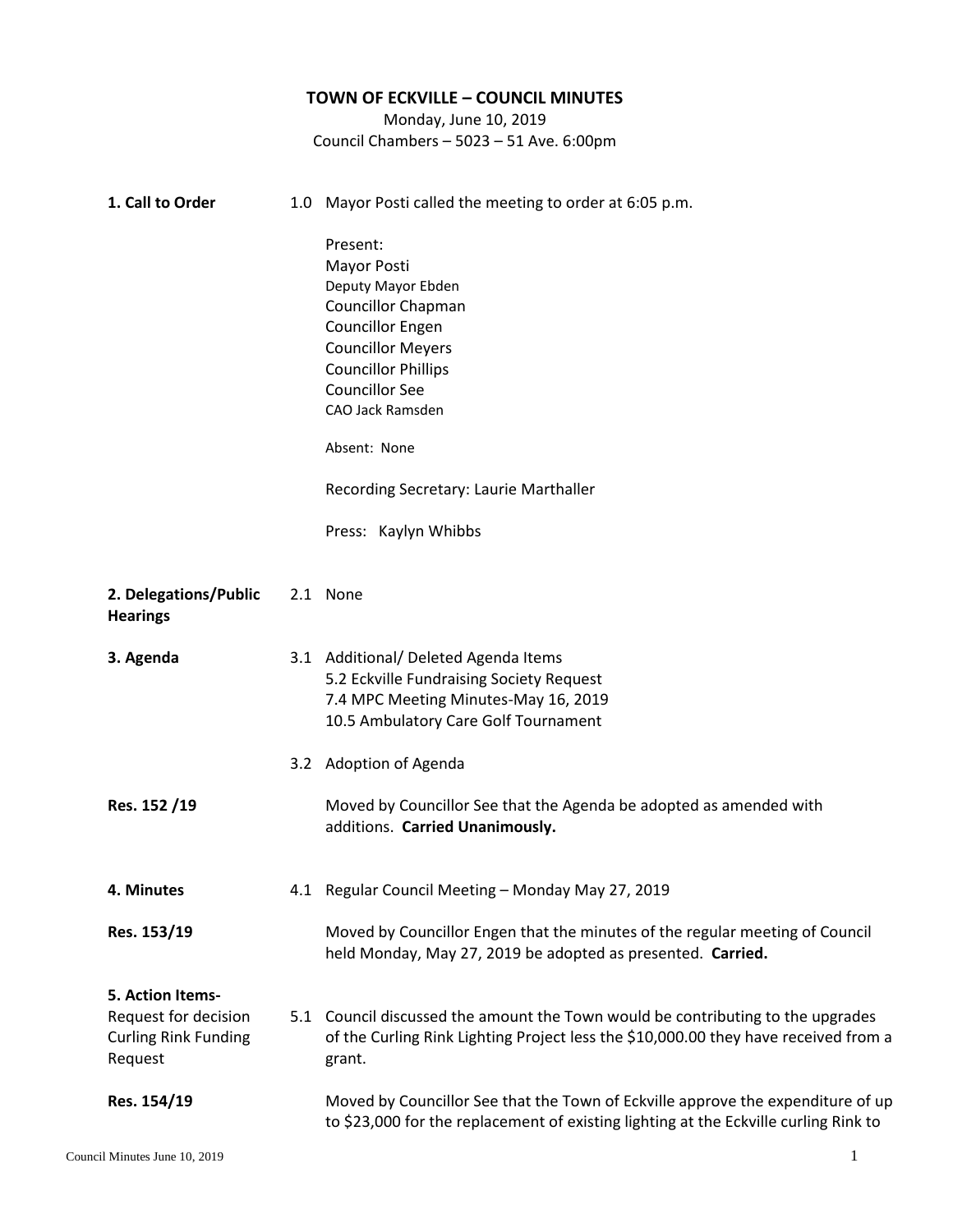|                                                                |     | that of LED Lighting and that the funding for the project come from the Curling<br>Rink Reserve. Carried.                                                                                               |
|----------------------------------------------------------------|-----|---------------------------------------------------------------------------------------------------------------------------------------------------------------------------------------------------------|
| Request for decision<br><b>Eckville Fundraising</b><br>Society |     | 5.2 Council discussed the amount to be contributed by the Town to the Eckville<br>Fundraising Society for the construction of the Eckville Elementary School<br>Playground.                             |
| Res. 155/19                                                    |     | Moved by Councillor Engen that the Town of Eckville commit to contribute<br>\$50,000 to the Eckville Fundraising Society for the construction of the Eckville<br>Elementary School Playground. Carried. |
| 6. Bylaws, Policies                                            |     | 6.1 752-19 Utility Rate & Fee Structure Amendment.                                                                                                                                                      |
| Res. 156/19                                                    |     | Moved by Councillor Engen that Bylaw 752-19- Utility Rate Fee Structure Bylaw<br>Amendment be give 1 <sup>st</sup> Reading. Carried.                                                                    |
| Res. 157/19                                                    |     | Moved by Deputy Mayor Ebden that the Bylaw 752-19 be given 2 <sup>nd</sup> Reading.<br>Carried.                                                                                                         |
| Res. 158/19                                                    |     | Moved by Councillor See that Bylaw 752-19 given Unanimous consent for 3rd and<br>Final Reading. Carried Unanimously.                                                                                    |
| Res.159/19                                                     |     | Moved by Councillor Meyers that Bylaw 752-19 be given 3rd and Final Reading.<br>Carried.                                                                                                                |
| 7. Reports                                                     |     | 7.1 Management Report - June 10, 2019                                                                                                                                                                   |
| Res. 160/19                                                    |     | Moved By Councillor Engen that the Management report for June 10, 2019 be<br>accepted as presented. Carried.                                                                                            |
|                                                                |     | 7.2 Financial Report-AP May 30, 2019                                                                                                                                                                    |
| Res. 161/19                                                    |     | Moved by Deputy Mayor Ebden that the Financial Report be accepted as<br>presented. Carried                                                                                                              |
|                                                                | 7.3 | Tagish Engineering Project Status Updates May 24, 2019.                                                                                                                                                 |
| Res. 162/19                                                    |     | Moved by Councillor Meyers that the Tagish Engineering Project Status Updates<br>be accepted as presented. Carried.                                                                                     |
|                                                                |     | 7.4 Municipal Planning Commission (MPC) Meeting Minutes May 16, 2019.                                                                                                                                   |
| Res. 163/19                                                    |     | Moved by Deputy Mayor Ebden that the minutes of the MPC Meeting held May<br>16, 2019 be adopted as presented. Carried.                                                                                  |
| 8. Committee, Board<br><b>Reports</b>                          |     | 8.1 Deputy Mayor Ebden attended Lacombe Regional Solid Waste Meeting and<br>Parkland Regional Library Meeting.                                                                                          |
|                                                                |     | Councillor Phillips reported on Kick it to the Curb and attended Communities in<br>Bloom meeting.                                                                                                       |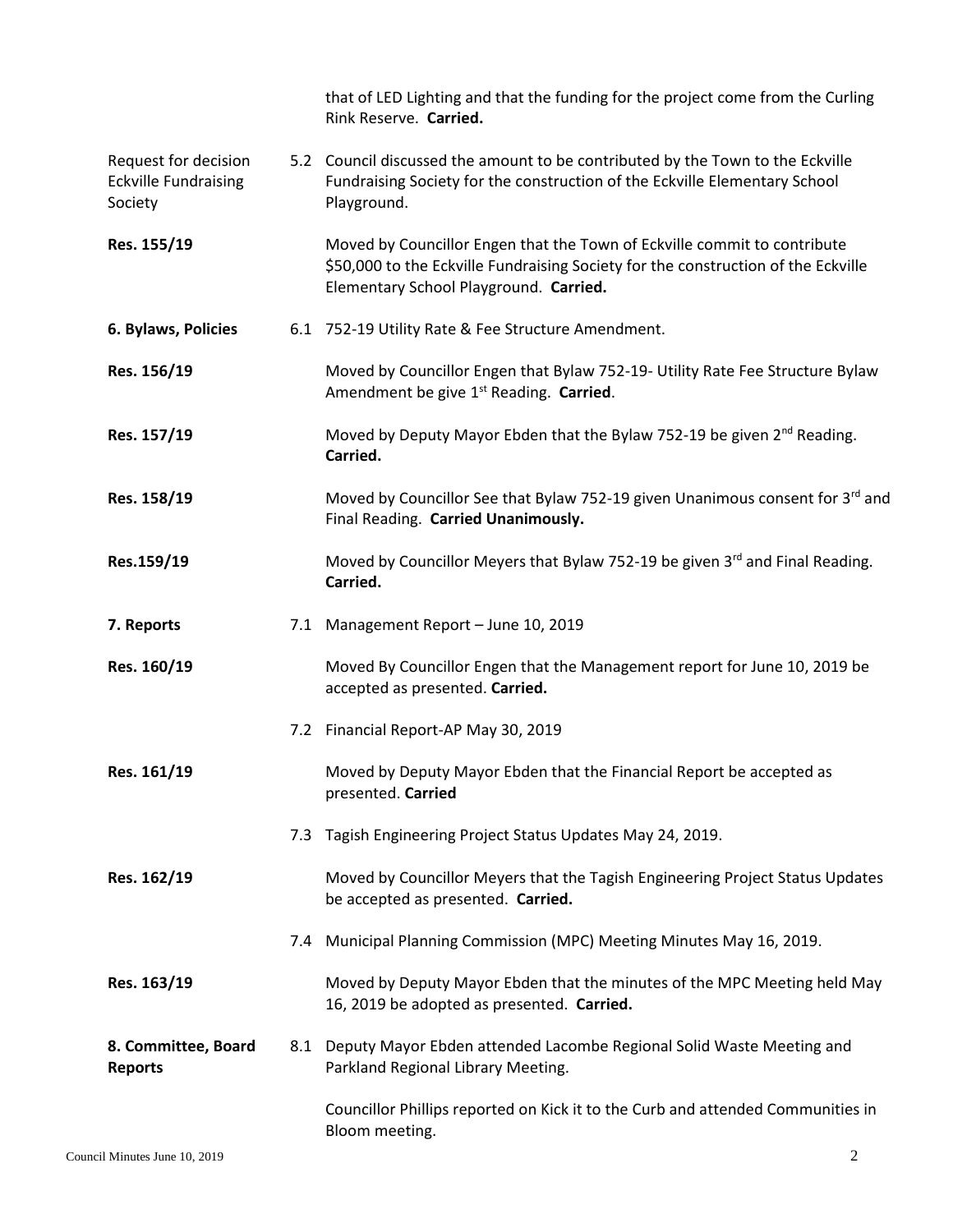|                                                | Councillor See attended and reported on the 55 <sup>th</sup> Annual Eckville Rodeo.                                                                                                                                                                                                                                                                                                                                                  |
|------------------------------------------------|--------------------------------------------------------------------------------------------------------------------------------------------------------------------------------------------------------------------------------------------------------------------------------------------------------------------------------------------------------------------------------------------------------------------------------------|
|                                                | Mayor Posti attended Lacombe Foundation, Eckville Manor House Petunia Tree<br>Dedication and the Eckville Rodeo.                                                                                                                                                                                                                                                                                                                     |
| Res. 164/19                                    | Moved by Councillor Meyers that the Committee, Board Reports be accepted for<br>information as presented. Carried.                                                                                                                                                                                                                                                                                                                   |
| 9. Correspondence,<br><b>Information Items</b> | 9.1 AHS Ambulatory Care Service Anniversary.<br>9.2 Alberta Recreation & Parks Association Awards<br>9.3 2019 ARPA Conference & Workshop<br>9.4 Lacombe County Hightlights of Meeting May 23, 2019<br>9.5 CAMA Recognition Awards<br>9.6 Lifesaving Society National Drowning Prevention Week. Mayor Post declared<br>July 21-27, 2019 as Lifesaving Society National Drowning Prevention Week.<br>9.7 Repsol 2018 Community Report. |
| Res. 165/19                                    | Moved by Deputy Mayor Ebden that the Correspondence, Information Items be<br>accepted as presented. Carried.                                                                                                                                                                                                                                                                                                                         |
| <b>Special Events</b>                          | 10. Seminars, Meetings, 10.1 Ponoka Parade Stampede<br>10.2 Bowden Daze Parade<br>10.3 Town of Bentley Fair Days & Parade<br>10.4 Tagish Engineering Golf Tournament<br>10.5 Ambulatory Care Gold Tournament-Sylvan Lake                                                                                                                                                                                                             |
| Res. 166/19                                    | Moved by Councillor See that the Town of Eckville donate \$200.00 to be a "Hole<br>in One Sponsor" for the Ambulatory Care Golf Tournament. Carried.                                                                                                                                                                                                                                                                                 |
| Res. 167/19                                    | Moved by Councillor See that the Seminars, Meetings, Special Events be<br>accepted as presented. Carried.                                                                                                                                                                                                                                                                                                                            |
| 11. Closed Session                             | 11.1 None                                                                                                                                                                                                                                                                                                                                                                                                                            |
| 12. Committee of the<br>Whole                  | 12.1 None                                                                                                                                                                                                                                                                                                                                                                                                                            |
| 13. Adjournment                                | 13.1 Adjournment                                                                                                                                                                                                                                                                                                                                                                                                                     |
| Res.168/19                                     | Mayor Posti adjourned the meeting at 8:08 pm. Carried.                                                                                                                                                                                                                                                                                                                                                                               |

\_\_\_\_\_\_\_\_\_\_\_\_\_\_\_\_\_ \_\_\_\_\_\_\_\_\_\_\_\_\_\_\_\_\_\_\_\_